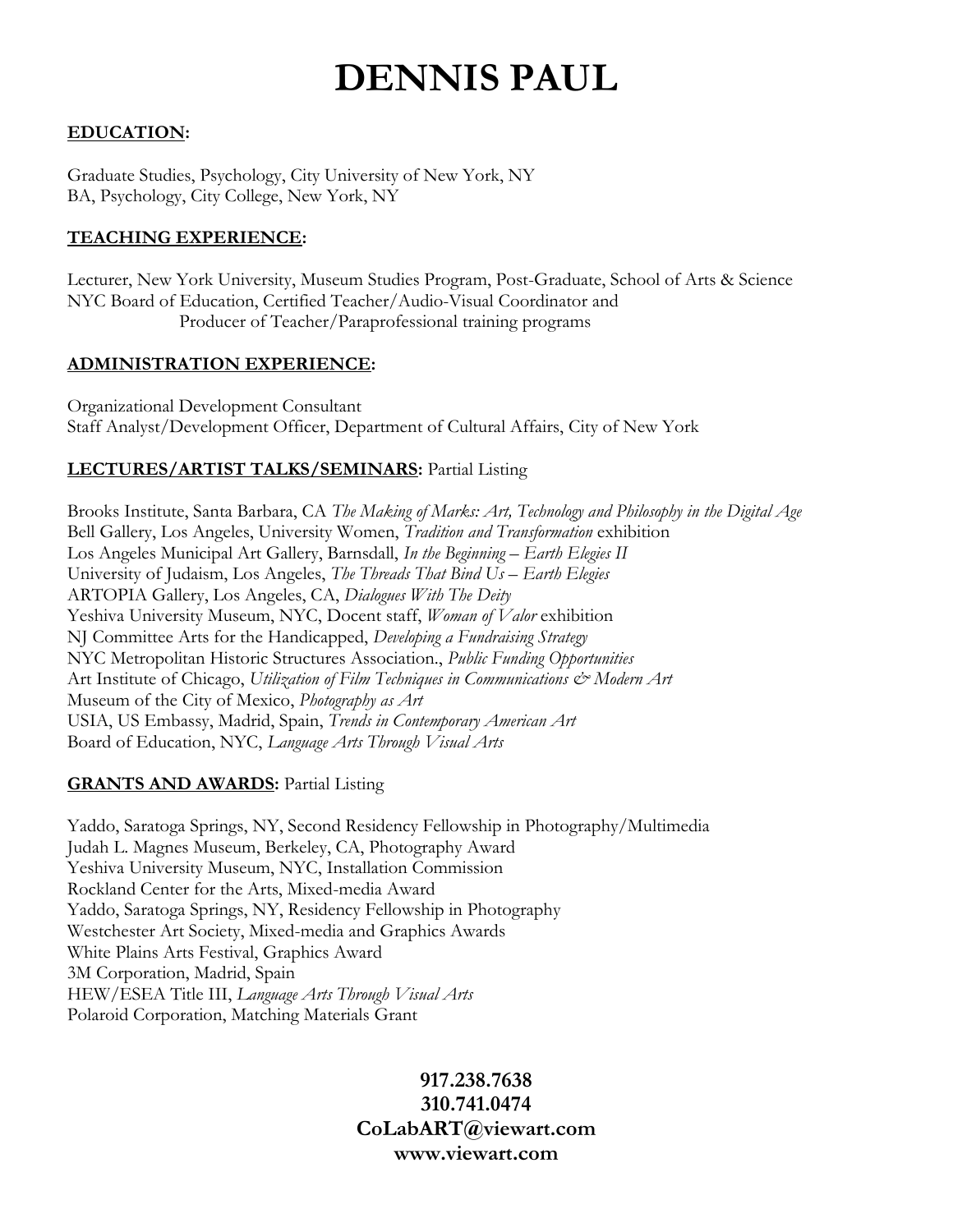#### **SELECTED EXHIBITIONS:**

*Golemess IV- Protrectress of Truth*, Terrain Biennial, LA – dedicated to Ana Mendieta *StrangeLove, Earthly Sins: Earth Elegies V*, an online Environmental Confession Project *Jewish Magic: Folklore and Fantasy*, JCC of San Francisco, CA *The Future of Nations - Environment: Citizen Artists Making Emphatic Arguments*, 18th Street Arts Center, Santa Monica, CA + Inaugural Exhibition, La Casa Del Tunel Art Center, Tijuana, Mexico YouTube.com, *In the Beginning: Earth Elegies II, Voice of the Landscape: Earth Elegies III* and *Love Canal* videos *Ocean's Edge*, Terrain.org – Issue No. 12, Featured Artist – Long Island/Hamptons Portfolio *Tradition and Transformation*, Inaugural Exhibit, Bell Gallery, Federation Los Angeles, CA *The Art of the Aleph-Bet*, Bureau of Jewish Education, San Francisco, CA *ELEMENTS*, Municipal Art Gallery, Barnsdall Art Park, Los Angeles, CA *New Talent II*, Lois Neiter Fine Arts, Sherman Oaks, CA *Dialogues With The Deity*, Solo Show and Artist Talk, ARTOPIA Gallery, Los Angeles, CA *Spiritual Matter in Contemporary Art*, Solo Site-Specific Installation and Artist Talk, Platt Gallery, University of Judaism, Los Angeles, CA *Angels, Ancestors & Spirit Guides*, MYTHOS Gallery, Los Angeles, CA *Aishet Hayil/Woman of Valor*, Site-Specific Installation Commission, Yeshiva University Museum, NYC *Third Annual Hudson River Photography Exhibition*, Fish Library, Garrison, NY *Artists Night*, Bergen Museum of Art & Science, NJ *Nature - Fact & Fantasy*, Rockland Center for the Arts, NY *Second Annual Hudson River Photography Exhibition*, Butler Gallery, Marymount College, Tarrytown, NY *The Expert Eye*, Wunsch Arts Center, Long Island, NY *First Annual Hudson River Photography Exhibition*, Lenoir Preserve, Yonkers, NY *Group Show*, Nassau County Museum of Fine Art, Long Island, NY *Hudson River Open*, Hudson River Museum, Yonkers, NY *Collaborative Works: Pennsylvania Dutch Series*, Solo Show, Freedman Gallery, Albright College, Reading, PA *Artists Members Show*, Guild Hall Museum, East Hampton, NY *69th Hudson River Annual*, Hudson River Museum, Yonkers, NY *Photo Start*, Bronx Museum of the Arts *Foto Vision 82*, Foto Gallery, NYC *Perceptions*, SoHo Photo, NYC *Paperworks 80*, Hudson River Museum, Yonkers, NY *Group Show*, 80 Washington Square Galleries, NYC Arte Feria, O.I.A., Bologna, Italy and P.S. 1, NYC *28th Annual New England Exhibition*, Silvermine Guild Galleries, New Canaan, CT *Inaugural Group Exhibition*, Galeria Uno, Puerto Vallarta, Mexico *Group Show*, Galeria Trini, Cuernavaca, Mexico *Photo/Graphics*, Solo Show, Hudson River Museum, Yonkers, NY *The Spanish Series*, Solo Show, USIA Cultural Center, Madrid, Spain *New Talent in Printmaking*, Anschel Gallery, London, England *31st Annual National Print Exhibition*, Jersey City Museum, NJ *Group Show*, Avanti Gallery, NYC *30th Annual National Print Exhibition*, Jersey City Museum, NJ *The Wonderful World of Children*, NYC Cultural Center